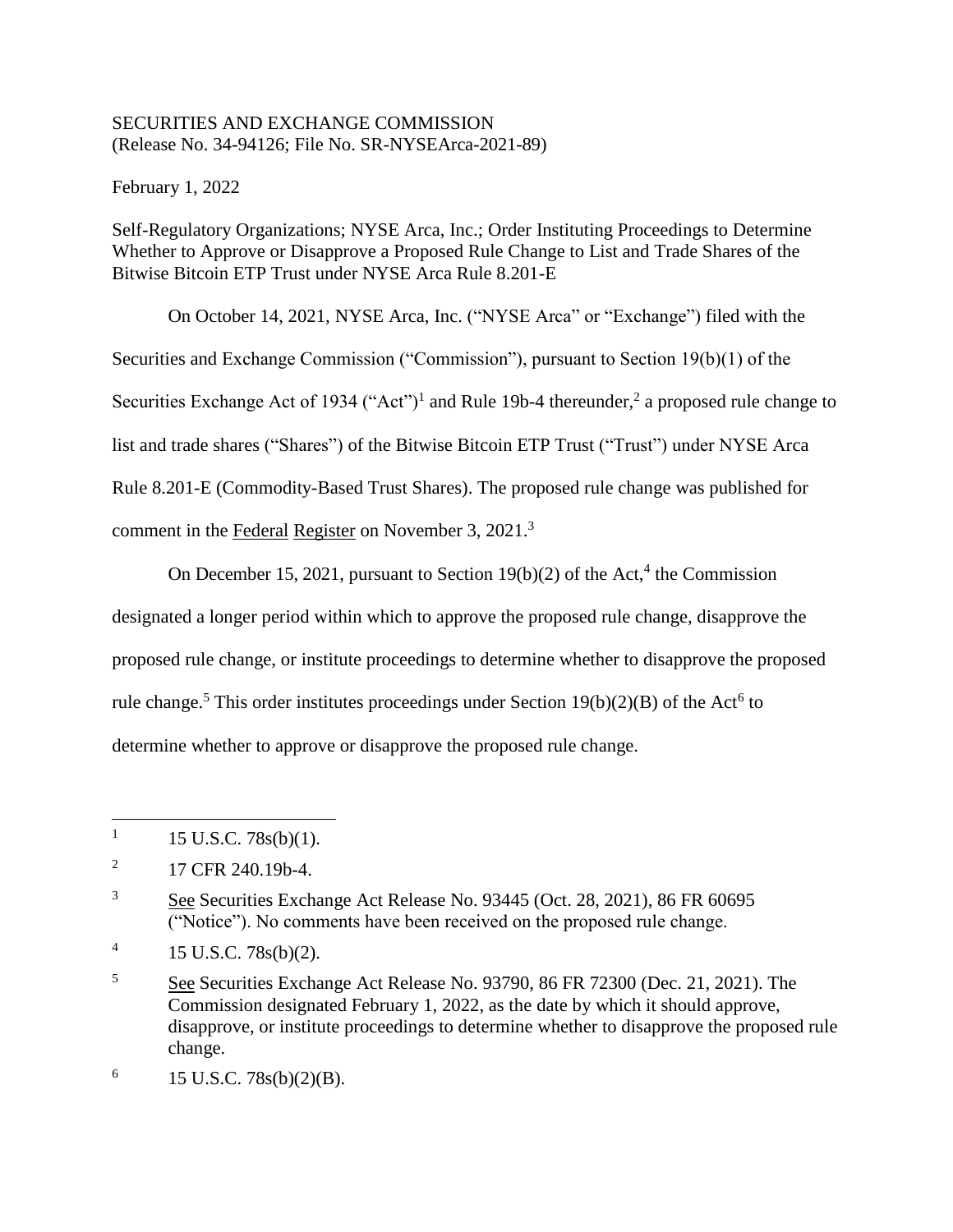### I. Summary of the Proposal

As described in more detail in the Notice, $\frac{7}{1}$  the Exchange proposes to list and trade the Shares of the Trust under NYSE Arca Rule 8.201-E, which governs the listing and trading of Commodity-Based Trust Shares on the Exchange.

The investment objective of the Trust is to seek to provide exposure to the value of bitcoin held by the Trust, less the expenses of the Trust's operations. <sup>8</sup> The Shares will represent units of undivided beneficial ownership of the Trust.<sup>9</sup> Under normal circumstances, the Trust's only asset will be bitcoin, and, under limited circumstances, cash.<sup>10</sup> The Trust will not use derivatives that may subject the Trust to counterparty and credit risks.<sup>11</sup>

The Trust's net asset value ("NAV") and NAV per Share will be determined by the Administrator once each Exchange trading day as of 4:00 p.m. E.T., or as soon thereafter as practicable, by reference to the CF Bitcoin-Dollar US Settlement Price ("CME US Reference Rate").<sup>12</sup> The Administrator will calculate the NAV by multiplying the number of bitcoin held by the Trust by the CME US Reference Rate for such day, and subtracting the accrued but unpaid

<sup>9</sup> See id. at 60699.

<sup>7</sup> See Notice, supra note 3.

<sup>&</sup>lt;sup>8</sup> See id. at 60696. Bitwise Investment Advisers, LLC ("Sponsor") is the sponsor of the Trust, and Delaware Trust Company is the trustee. The Trust will engage a third party custodian to maintain custody of the Trust's bitcoin assets. The Trust also will engage a third party service provider to serve as the administrator ("Administrator") and transfer agent of the Trust. See id.

<sup>&</sup>lt;sup>10</sup> See id. at 60696. The Trust may sell bitcoin and temporarily hold cash as part of a liquidation of the Trust or to pay certain extraordinary expenses not assumed by the Sponsor. According to the Exchange, the Trust also may, from time to time, passively receive, by virtue of holding bitcoin, certain additional digital assets or rights to receive such digital assets through a fork of the Blockchain or an airdrop of assets. See id. n.12.

 $\frac{11}{2}$  See id. at 60696.

<sup>&</sup>lt;sup>12</sup> See id. at 60696, 60699.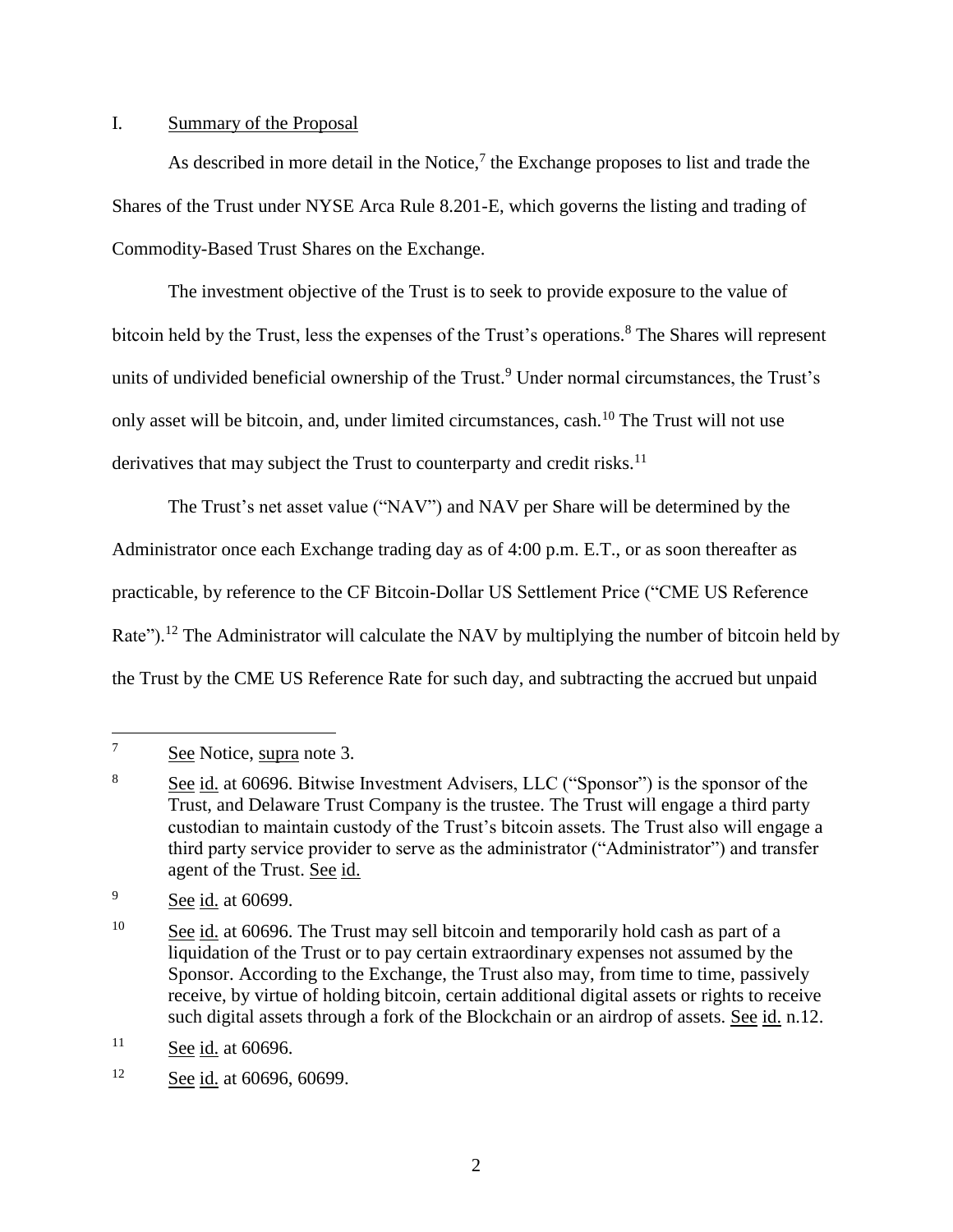expenses and liabilities of the Trust.<sup>13</sup> The CME US Reference Rate is a daily reference rate of the U.S. dollar price of one bitcoin, calculated at  $4:00$  p.m. E.T.<sup>14</sup>

The CME US Reference Rate aggregates during a calculation window the trade flow of several spot bitcoin trading platforms into the U.S. dollar price of one bitcoin as of its calculation time. The current constituent bitcoin platforms of the CME US Reference Rate are Bitstamp, Coinbase, Gemini, itBit, and Kraken ("Constituent Platforms"). In calculating the CME US Reference Rate, the methodology creates a joint list of certain trade prices and sizes from the Constituent Platforms. The methodology then divides this list into a number of equally sized time intervals, and it calculates the volume-weighted median trade price for each of those intervals. The CME US Reference Rate is the equally weighted average of the volume-weighted medians of all intervals. 15

The Trust will provide website disclosure of its holdings daily.<sup>16</sup> In addition, each trading day, the Exchange will calculate and disseminate an intraday trust value ("ITV") every 15 seconds during the NYSE Arca Core Trading Session.<sup>17</sup> The ITV will be calculated throughout the trading day by using the prior day's holdings at close of business and the most recently

<sup>13</sup> See id. at 60699.

<sup>&</sup>lt;sup>14</sup> The Exchange states that the CME US Reference Rate utilizes the same methodology as the CME CF Bitcoin Reference Rate, which is calculated at 4:00 p.m. London time and is used to settle bitcoin futures on the CME. See id. at 60696 n.11; 60698-99.

<sup>15</sup> See id. at 60699.

<sup>16</sup> See id. at 60715.

<sup>&</sup>lt;sup>17</sup> See id. at 60699. The ITV will also be widely disseminated by one or more major market data vendors during the NYSE Arca Core Trading Session. See id.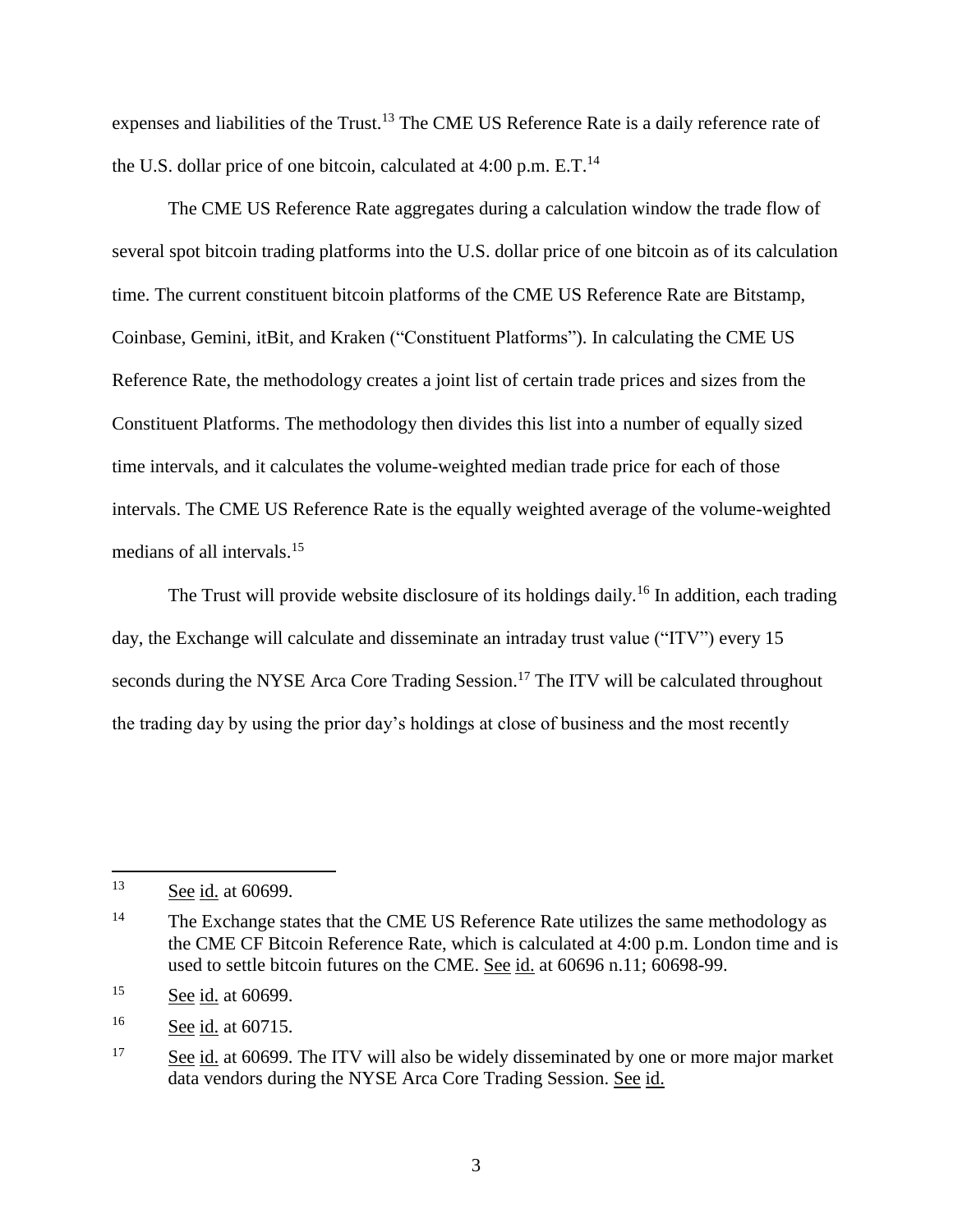reported price level of the CME Bitcoin Real Time Price<sup>18</sup> as reported by Bloomberg, L.P., or another reporting service, or another price of bitcoin derived from updated bids and offers indicative of the spot price of bitcoin.<sup>19</sup>

The Trust will create and redeem Shares from time to time, but only in one or more Creation Units. A Creation Unit will initially consist of at least 25,000 Shares, but may be subject to change.<sup>20</sup> The Trust will process all creations and redemptions in-kind, and accrue all ordinary fees in bitcoin (rather than cash), as a way of seeking to ensure that the Trust holds the desired amount of bitcoin-per-share. The Trust will not purchase or sell bitcoin, other than if the Trust liquidates or must pay expenses not contractually assumed by the Sponsor. Instead, financial institutions authorized to create and redeem Shares ("Authorized Participants") will deliver, or cause to be delivered, bitcoin to the Trust in exchange for Shares of the Trust, and the Trust will deliver bitcoin to Authorized Participants when those Authorized Participants redeem Shares of the Trust. $21$ 

# II. Proceedings to Determine Whether to Approve or Disapprove SR-NYSEArca-2021-89 and Grounds for Disapproval under Consideration

The Commission is instituting proceedings pursuant to Section  $19(b)(2)(B)$  of the Act<sup>22</sup> to determine whether the proposed rule change should be approved or disapproved. Institution of proceedings is appropriate at this time in view of the legal and policy issues raised by the

<sup>18</sup> <sup>18</sup> The CME Bitcoin Real Time Price is a continuous real-time bitcoin price index published by the CME Group and Crypto Facilities Ltd. using data from the Constituent Platforms. See id.

<sup>&</sup>lt;sup>19</sup> See id.

<sup>20</sup> See id.

<sup>&</sup>lt;sup>21</sup> See id. at  $60696$ .

<sup>&</sup>lt;sup>22</sup> 15 U.S.C. 78s(b)(2)(B).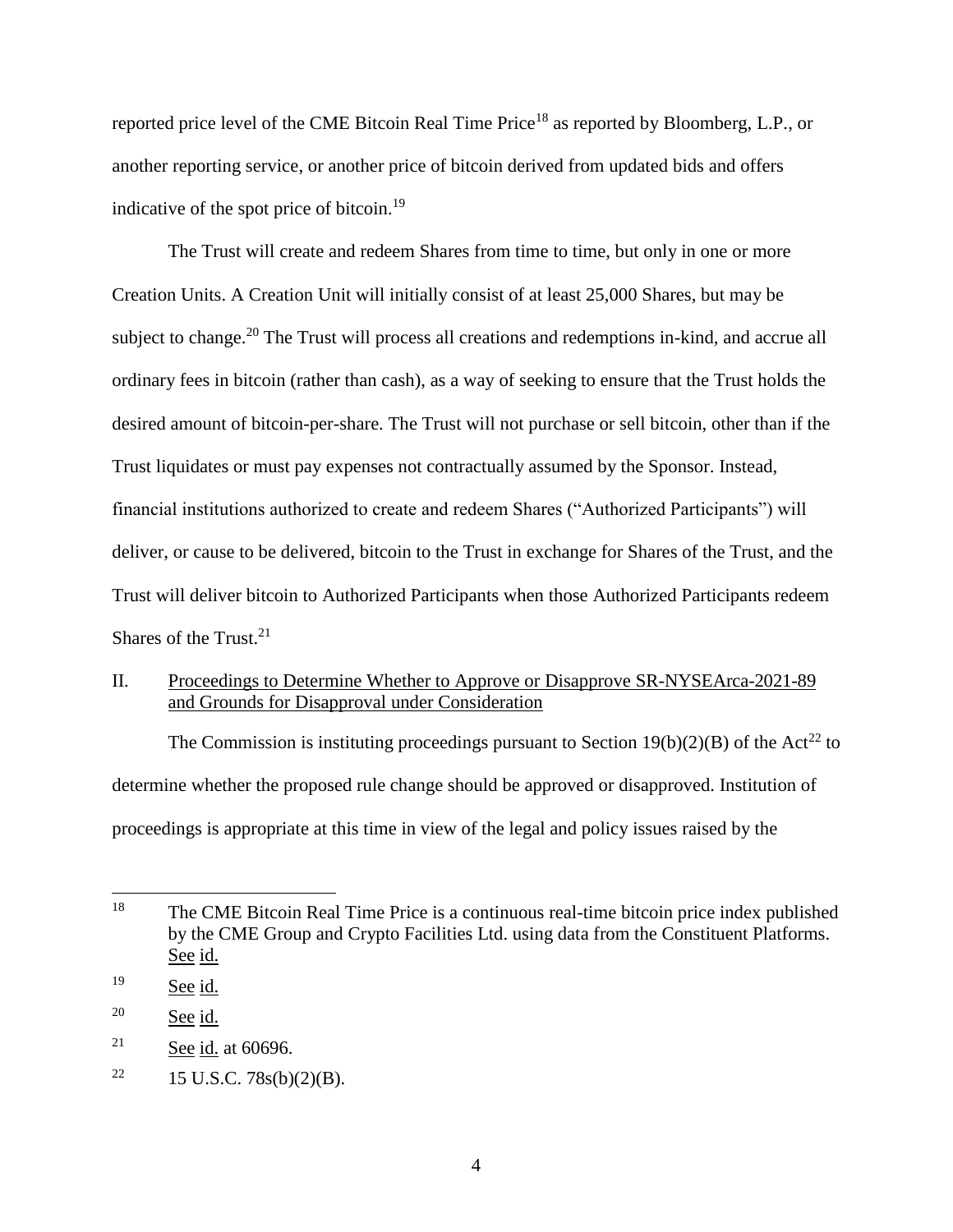proposed rule change, as discussed below. Institution of proceedings does not indicate that the Commission has reached any conclusions with respect to any of the issues involved. Rather, as described below, the Commission seeks and encourages interested persons to provide comments on the proposed rule change.

Pursuant to Section 19(b)(2)(B) of the Act,<sup>23</sup> the Commission is providing notice of the grounds for disapproval under consideration. The Commission is instituting proceedings to allow for additional analysis of the proposed rule change's consistency with Section 6(b)(5) of the Act, which requires, among other things, that the rules of a national securities exchange be "designed to prevent fraudulent and manipulative acts and practices" and "to protect investors and the public interest."<sup>24</sup>

The Commission asks that commenters address the sufficiency of the Exchange's statements in support of the proposal, which are set forth in the Notice,  $2^5$  in addition to any other comments they may wish to submit about the proposed rule change. In particular, the Commission seeks comment on the following questions and asks commenters to submit data where appropriate to support their views:

1. What are commenters' views on whether the proposed Trust and Shares would be susceptible to manipulation? What are commenters' views generally on whether the Exchange's proposal is designed to prevent fraudulent and manipulative acts and practices? What are commenters' views generally with respect to the liquidity and transparency of the bitcoin

<sup>23</sup> Id.

<sup>&</sup>lt;sup>24</sup> 15 U.S.C. 78 $f(b)(5)$ .

<sup>25</sup> See Notice, supra note 3.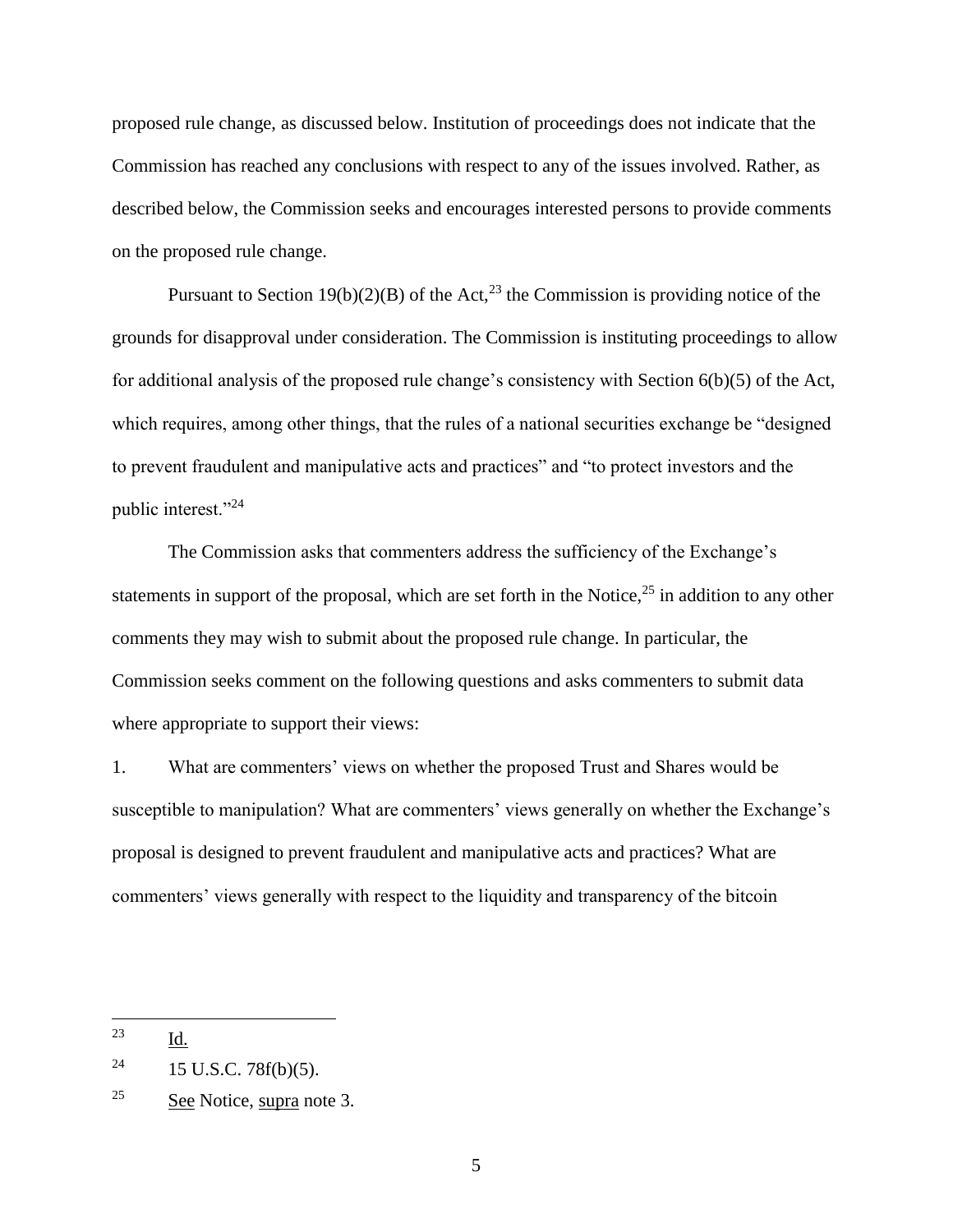markets, the bitcoin markets' susceptibility to manipulation, and thus the suitability of bitcoin as an underlying asset for an exchange-traded product ("ETP")?

2. The Exchange asserts that "the exclusive use of in-kind creations, redemptions and fee accruals, in all situations except when the Trust is required to liquidate or to pay extraordinary expenses, provides long-term investors in the Trust with redundant but strong protection.<sup>"26</sup> The Exchange further asserts that "[t]he in-kind structure ensures that the Trust maintains the appropriate amount of bitcoin-per-Share in all scenarios, regardless of the U.S. dollar calculation of NAV or the CME US Reference Rate."<sup>27</sup> What are commenters' views of these assertions? 3. The Exchange asserts that, "through extensive statistical analysis and careful consideration of third-party evaluations of these markets, the Sponsor has demonstrated that the CME [bitcoin futures] Market leads the bitcoin spot market and the unregulated bitcoin futures market, such that it is reasonably likely that a person attempting to manipulate the ETP would also have to trade on the CME [bitcoin futures] Market."<sup>28</sup> The Exchange further asserts "both

existing academic literature and the Sponsor's own studies show that the CME [bitcoin futures] Market leads price discovery relative to the bitcoin spot market."<sup>29</sup> Do commenters agree or disagree?

> Specifically, what are commenters' views of the Sponsor's methodology used to arrive at this conclusion? The Exchange describes how the Sponsor used data from the CME Group and Coin Metrics, supplemented with data from CoinAPI,

<sup>&</sup>lt;sup>26</sup> See <u>id.</u> at 60700.

<sup>&</sup>lt;sup>27</sup> See id.

<sup>28</sup> See id. at 60704.

<sup>&</sup>lt;sup>29</sup> See id. at  $60716$ .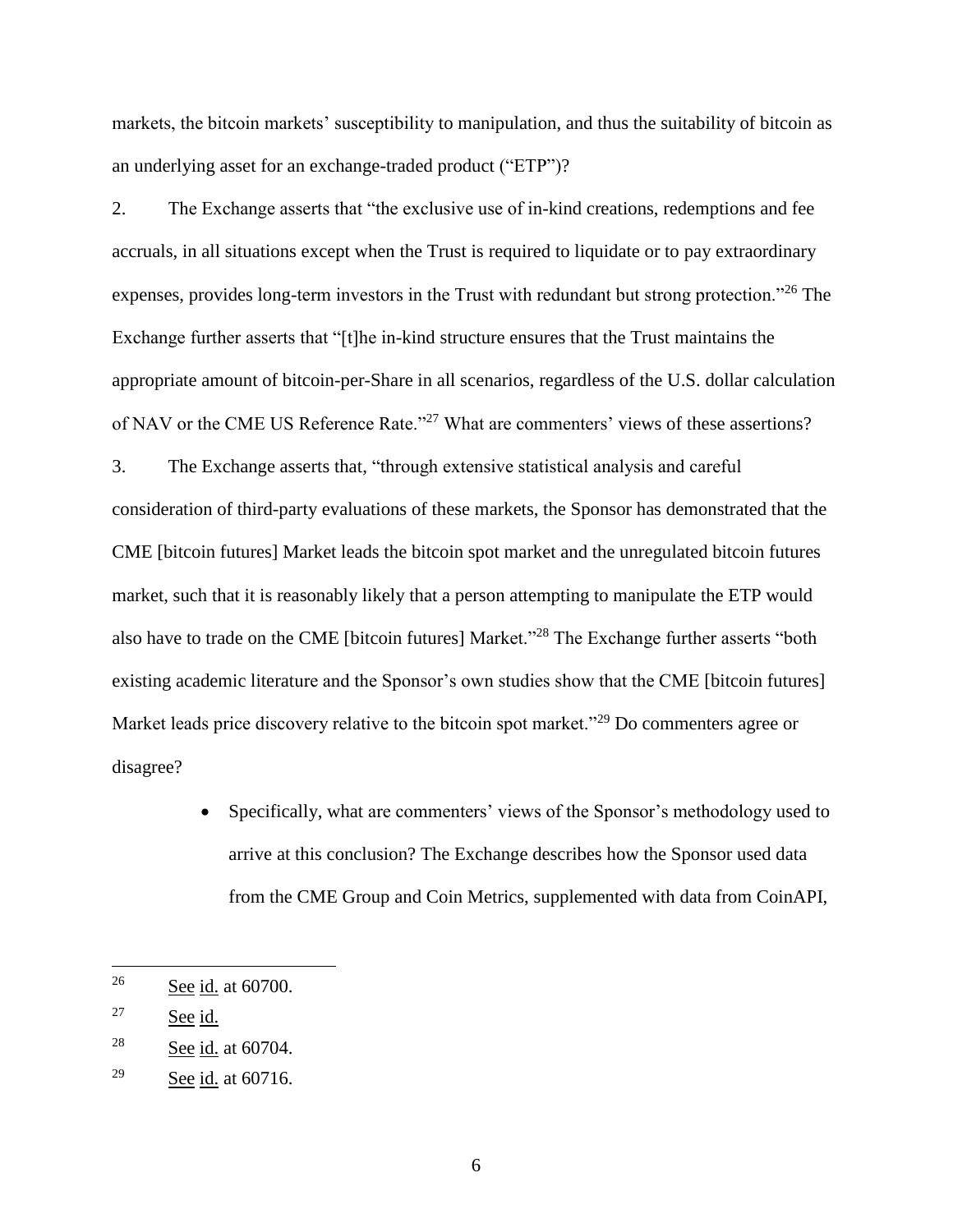to perform pairwise information share/component share ("IS/CS") price discovery analysis and pairwise time-shift lead-lag ("TSLL") analysis between the CME bitcoin futures market and 10 bitcoin spot markets and seven unregulated futures markets.<sup>30</sup> What are commenters' views on, for example, the Sponsor's choices for, and level of explanation of: the sources for the tick-level trade data; the aggregation (if any) the Sponsor performed on the tick-level trade data; the spot and unregulated futures trading platforms the Sponsor included in its pairwise analyses; the particular IS/CS and TSLL paradigms used to perform its pairwise analyses; the full-period and monthly results of its pairwise analyses; the statistical significance of the results; and the sensitivity of the results to the Sponsor's methodological choices?

- What are commenters' views on how the Commission should weigh the Sponsor's pairwise results compared to the previous academic and industry leadlag studies that the Sponsor cites?<sup>31</sup> What are commenters' views on the accuracy of the Sponsor's summaries of such past studies?
- What are commenters' views on the robustness of the Sponsor's twodimensional, pairwise results? Do commenters believe the Exchange has adequately addressed the extent of any relationship between prices on unregulated bitcoin futures markets and the CME bitcoin futures market, the bitcoin spot markets, and/or the Constituent Platforms, or where price formation

<sup>30</sup> See id. at 60704-11.

<sup>31</sup> See id. at 60705-07.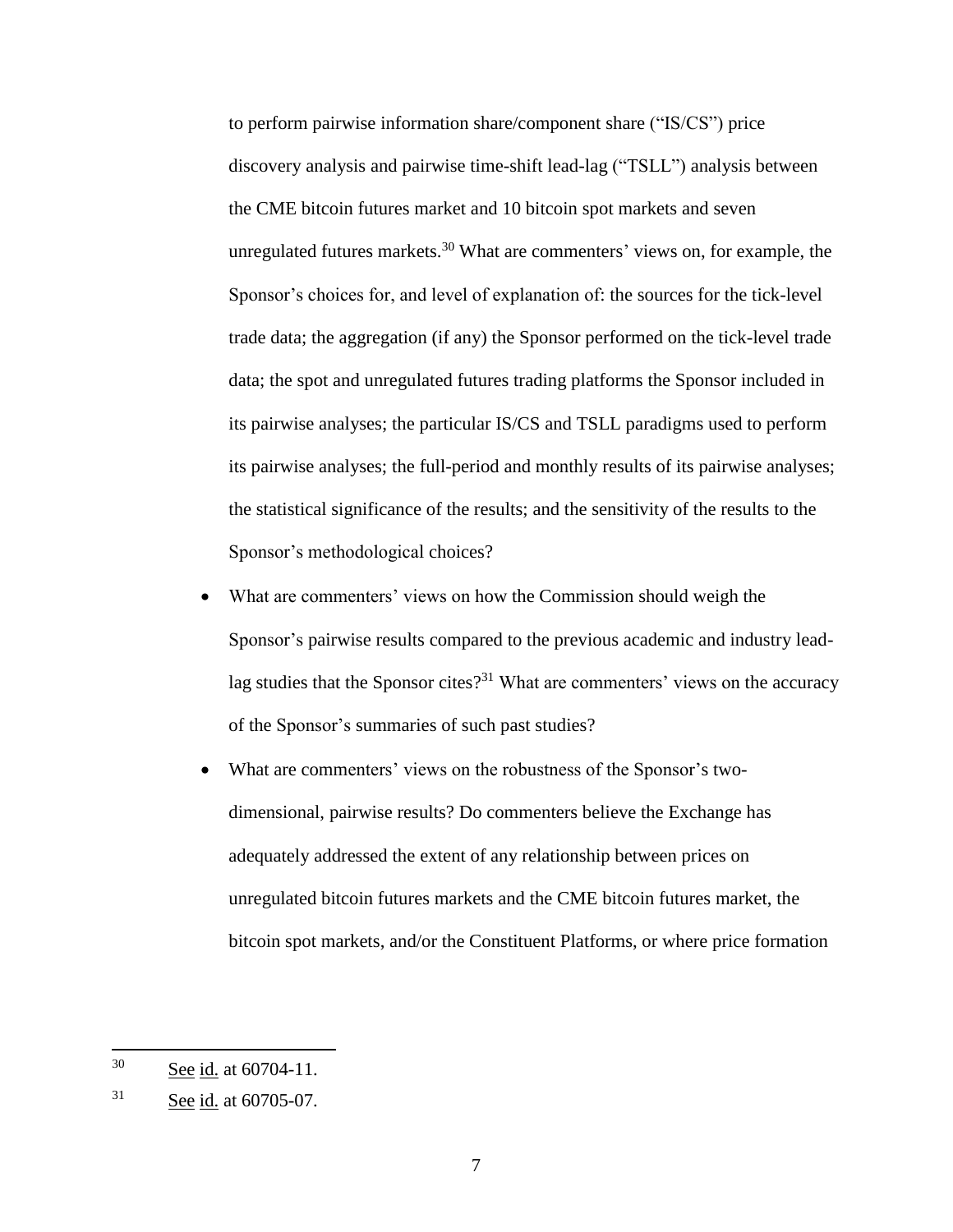occurs when the entirety of bitcoin futures markets, not just the CME, is considered?

 What are commenters' views on whether the Sponsor's lead-lag results sufficiently demonstrate a reasonable likelihood that a would-be manipulator of the proposed ETP would have to trade on the CME bitcoin futures market to successfully manipulate the proposed ETP? Do commenters believe that the Exchange has adequately explained and/or demonstrated how the Sponsor's market-level, statistical results provide sufficient evidence of the likely trading behavior of a would-be manipulator?

4. The Exchange asserts that "the Sponsor's analysis shows that trading in the Trust is unlikely to become the predominant influence on prices in the CME [bitcoin futures] Market, even when assuming aggressive estimates of first-year flows of \$4.7 billion and average daily trading volume of \$143 million."<sup>32</sup> Do commenters agree or disagree?

 Specifically, what are commenters' views of the Exchange's estimates of the Trust's first-year flows? What are commenters' views of the methodology used to arrive at those estimates?<sup>33</sup> Do commenters agree with the Exchange that "it is unlikely that a bitcoin ETP will experience the highest first-year flows in history,"<sup>34</sup> and that the 2020 inflows to the Grayscale Bitcoin Trust (GBTC) of \$4.7 billion is an "aggressive" working estimate for first-year flows into a new bitcoin ETP?<sup>35</sup>

<sup>32</sup> See id. at 60711.

<sup>33</sup> See id. at 60711-12.

<sup>34</sup> See id. at 60711.

<sup>35</sup> See id. at 60712.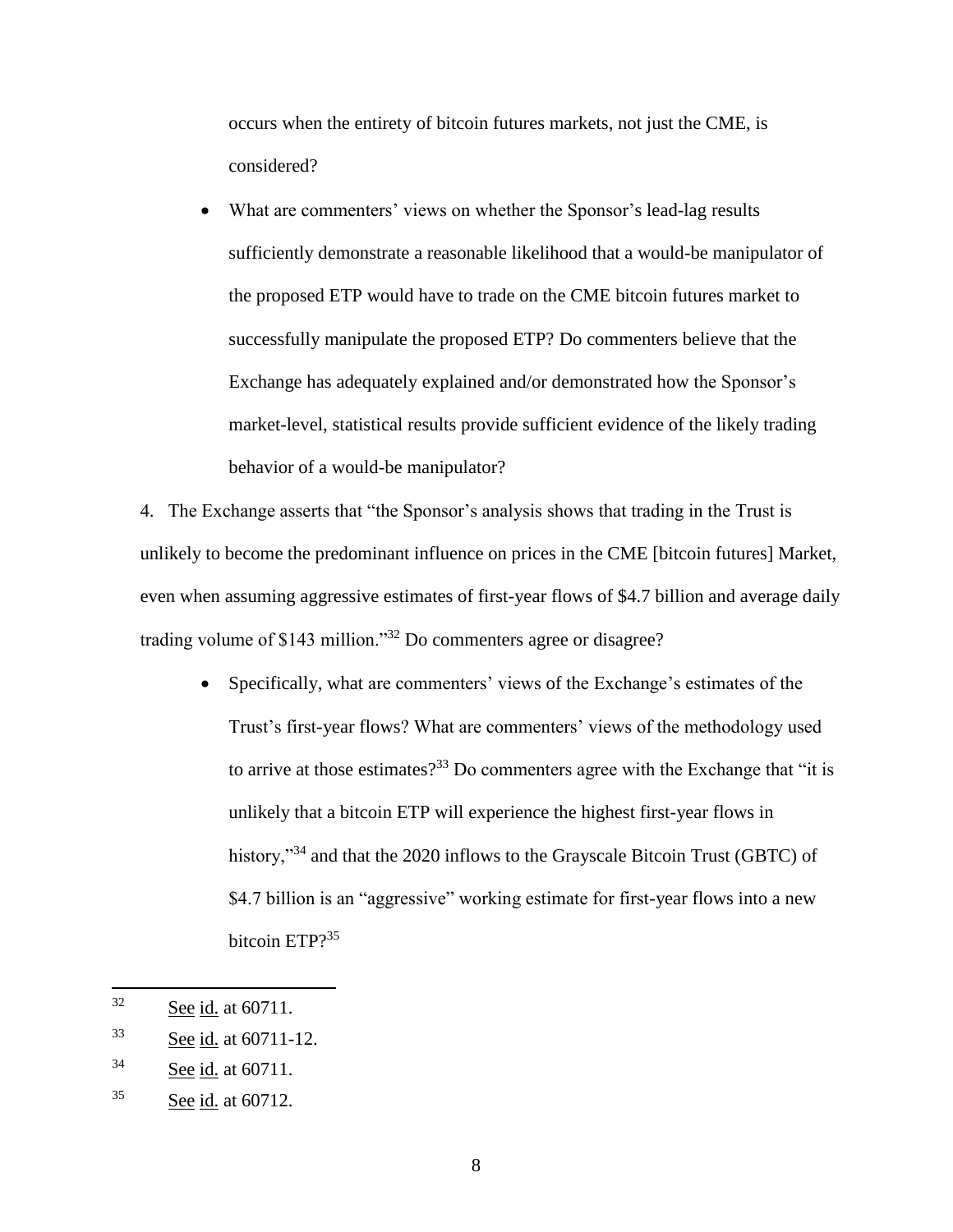- The Exchange describes how the Sponsor correlated the daily and weekly flows into GBTC with the corresponding daily or weekly price of bitcoin (calculated using the 4:00 p.m. E.T. bitcoin reference rate from Coin Metrics), and concludes that "there is no meaningful relationship between daily and weekly flows into GBTC and changes in the price of bitcoin."<sup>36</sup> What are commenters' views on the data sources used, methodology selected, and results obtained by the Sponsor? The Exchange states that the Sponsor concluded from this analysis that "it is unlikely that the aggressive estimate of first-year flows into a bitcoin ETP (\$4.7 billion) would cause it to become the predominant influence on prices in the CME [bitcoin futures] Market."<sup>37</sup> What are commenters' views on how well the Sponsor's analysis of the historical correlation between GBTC inflows and the spot price of bitcoin predicts the future impact of inflows into the proposed ETP on prices in the CME bitcoin futures market?
- What are commenters' views of the Exchange's estimate of the likely average daily trading volume of the Shares (\$143 million)? What are commenters' views on the methodology used to arrive at that estimate (which was based on an assessment of GBTC's and SPDR Gold (GLD)'s ratios of average daily trading volume to assets under management) $?$ <sup>38</sup> Do commenters agree with the Exchange that \$143 million is an "aggressive" working estimate for average daily trading volume of a new bitcoin ETP?<sup>39</sup>

<sup>36</sup> See id. at 60712-13.

<sup>37</sup> See id. at 60713.

<sup>38</sup> See id. at 60713-14.

<sup>39</sup> See id. at 60714.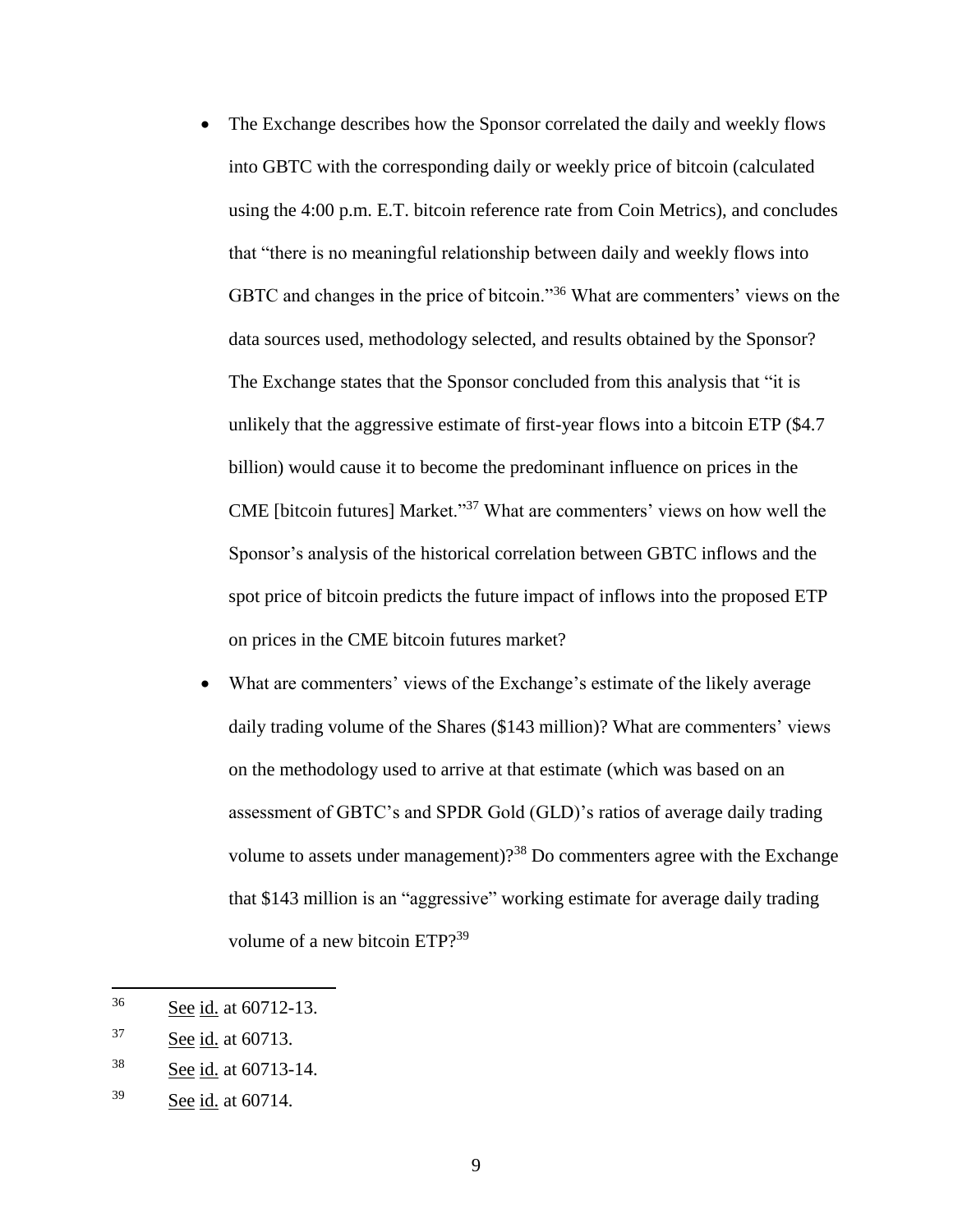The Exchange states that "[g]iven that the average daily trading volume of the CME [bitcoin futures] Market in 2020 was 174% higher at \$392 million than the Sponsor's aggressive estimate of a new bitcoin ETP's potential trading volume of \$143 million, the Sponsor found that it is unlikely that trading in a new bitcoin ETP will cause such ETP to become the predominant influence on prices in the CME [bitcoin futures] Market."<sup>40</sup> Do commenters agree or disagree with the Sponsor's conclusion? Why or why not?

### III. Procedure: Request for Written Comments

The Commission requests that interested persons provide written submissions of their views, data, and arguments with respect to the issues identified above, as well as any other concerns they may have with the proposal. In particular, the Commission invites the written views of interested persons concerning whether the proposal is consistent with Section 6(b)(5) or any other provision of the Act, and the rules and regulations thereunder. Although there do not appear to be any issues relevant to approval or disapproval that would be facilitated by an oral presentation of views, data, and arguments, the Commission will consider, pursuant to Rule 19b-4, any request for an opportunity to make an oral presentation. $41$ 

Interested persons are invited to submit written data, views, and arguments regarding whether the proposal should be approved or disapproved by [insert date 21 days from publication in the Federal Register]. Any person who wishes to file a rebuttal to any other person's

<sup>40</sup> See id. at 60715.

 $41$  Section 19(b)(2) of the Act, as amended by the Securities Act Amendments of 1975, Pub. L. 94-29 (June 4, 1975), grants the Commission flexibility to determine what type of proceeding—either oral or notice and opportunity for written comments—is appropriate for consideration of a particular proposal by a self-regulatory organization. See Securities Act Amendments of 1975, Senate Comm. on Banking, Housing & Urban Affairs, S. Rep. No. 75, 94th Cong., 1st Sess. 30 (1975).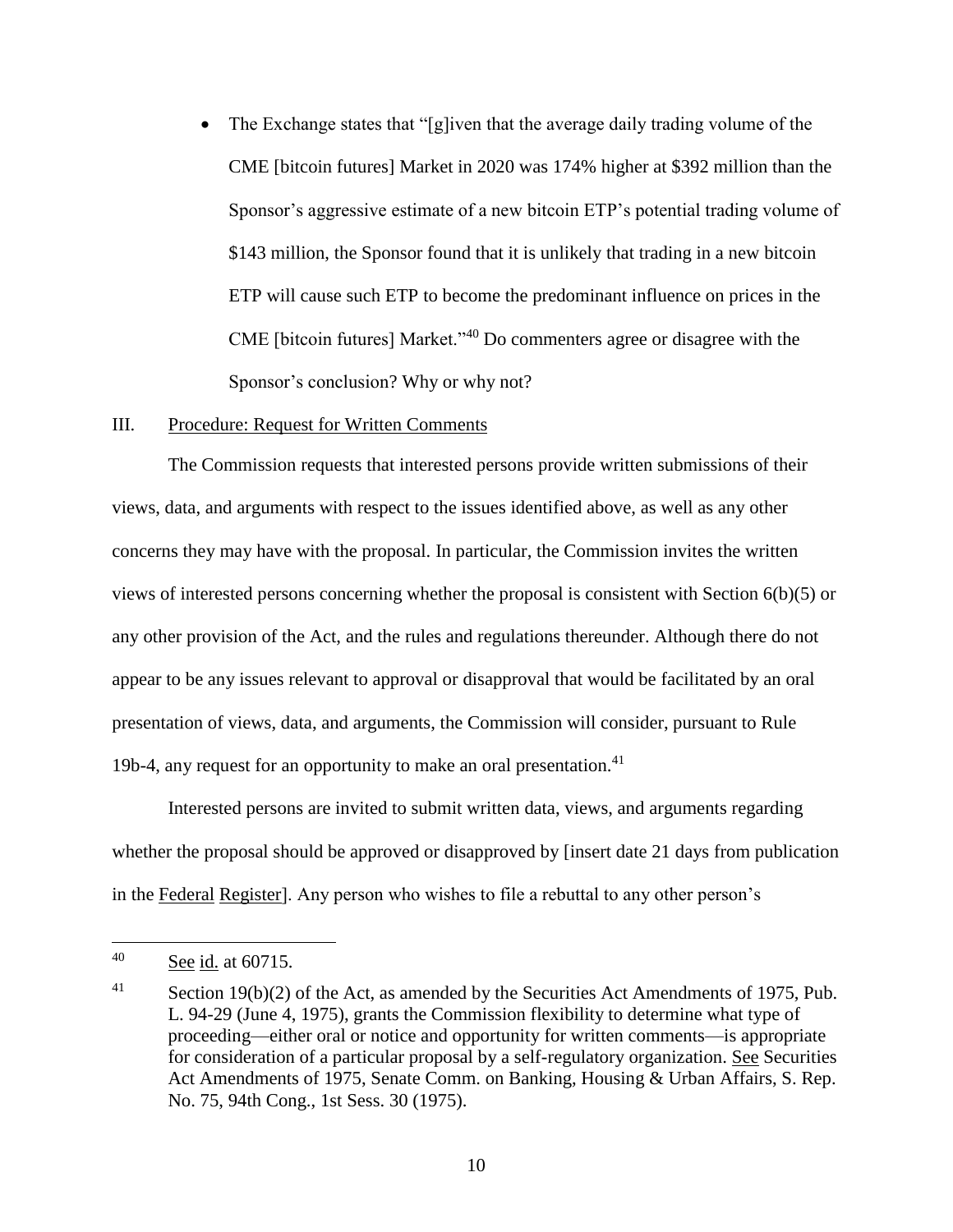submission must file that rebuttal by [insert date 35 days from publication in the Federal Register].

Comments may be submitted by any of the following methods:

#### Electronic comments:

- Use the Commission's Internet comment form (http://www.sec.gov/rules/sro.shtml); or
- Send an e-mail to rule-comments@sec.gov. Please include File Number SR-NYSEArca-2021-89 on the subject line.

#### Paper comments:

• Send paper comments in triplicate to Secretary, Securities and Exchange Commission, 100 F Street, NE, Washington, DC 20549-1090.

All submissions should refer to File Number SR-NYSEArca-2021-89. This file number should be included on the subject line if e-mail is used. To help the Commission process and review your comments more efficiently, please use only one method. The Commission will post all comments on the Commission's Internet website (http://www.sec.gov/rules/sro.shtml). Copies of the submission, all subsequent amendments, all written statements with respect to the proposed rule change that are filed with the Commission, and all written communications relating to the proposed rule change between the Commission and any person, other than those that may be withheld from the public in accordance with the provisions of 5 U.S.C. 552, will be available for website viewing and printing in the Commission's Public Reference Room, 100 F Street, NE, Washington, DC 20549 on official business days between the hours of 10:00 a.m. and 3:00 p.m. Copies of the filing also will be available for inspection and copying at the principal office of the Exchange. All comments received will be posted without change. Persons submitting comments are cautioned that we do not redact or edit personal identifying information from comment

11